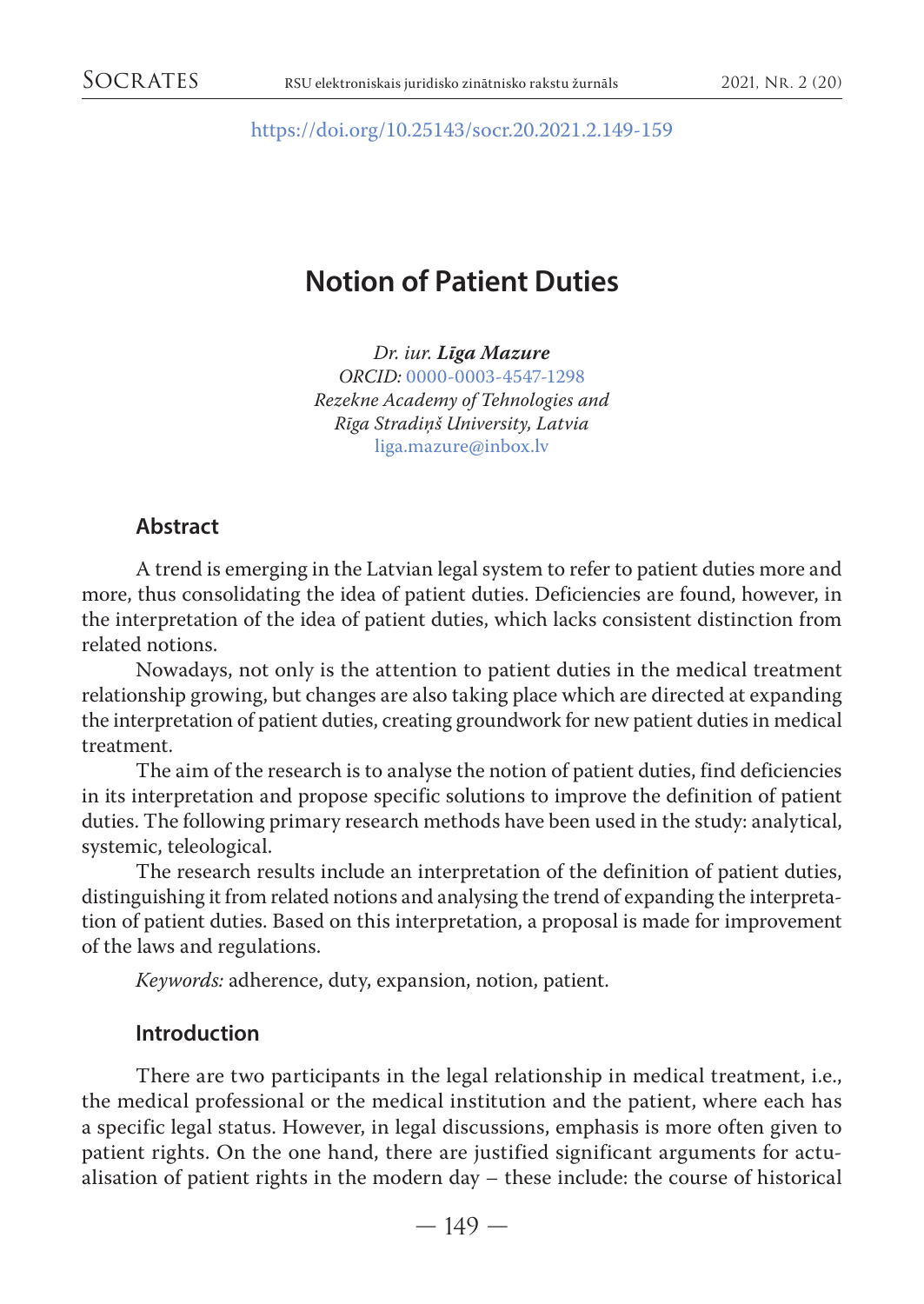development of the medical treatment relationship, where a natural increase of patient rights is observed in modern history; historical events related to medical treatment relationships (for example, medical experiments during WWII and the Nurnberg trials), setting a requirement for enhanced enforcement of patient rights; necessity to protect the patient as the weakest party in the legal system, already considering modern threats to the patient. However, effective treatment is in the interests of the patient's health, where proper cooperation of the participants of the legal relationship in medical treatment requires an equilibrium of their legal statuses – rights and duties for both participants of the treatment process, including the patient.

A trend is emerging in the Latvian legal system to refer to patient duties more frequently, thus consolidating the idea of patient duties. Deficiencies are found, however, in the interpretation of the idea of patient duties, which lacks consistent distinction from related notions. It is noteworthy that the idea of patient duties is currently at the initial stage of consolidation where its implementation is an issue that concerns the entire legal system – laws and regulations, legal practice, and legal science.

Society is dynamic rather than frozen, and social relationships are constantly developing. With the legal relationships in medical treatment becoming more complex, legal statuses of the participants of legal relationships in medical treatment are interpreted in more detail. This also results in changes in the interpretation of patient duties, including appearance of new and disputable sprouts of patient duties.

The research aim is to analyse definition of patient duties, find deficiencies in its interpretation and propose specific solutions to improve the definition of patient duties. The following primary research methods have been used in the study: analytical, systemic, teleological.

# **1 Distinction of Definition of Patient Duties from Related Notions**

Three notions are used to denote patient duties – *duties* (Engst, 2008; Evans, 2007; Resnik, 2005; Löschke, 2017; Judicial Council of California, 2020), *responsibility* (Olsen, 2000; Kelley, 2005; Draper & Sorell, 2002; Buetow, 1998; Wilson, 1998; Smith Iltis & Rasmussen, 2005; Patient Rights Act, 2011; Health Charter of Rights and Responsibilities Act, Bill 60, 2003; Florida Patient's Bill of Rights and Responsibilities, Chapter 381, Section 381.026, 2020), and *obligations* (Gauthier, 2005; Waterbury, 2001; Sider & Clements, 1984; English, 2005; The Patient's Charter of Rights and Obligations, 2007). This raises the question whether the meaning of these notions is identical when these are equally attributed to patient duties.

First, a duty is a requirement for a person's action in relation to something or someone (Prabhat, 2018; Duty, 2021). Thus, a duty is a specific task where active personal action is emphasised. Second, responsibility is the ability to act in a justified and socially responsible manner, bringing such action to a successful result (Surbhi, 2019;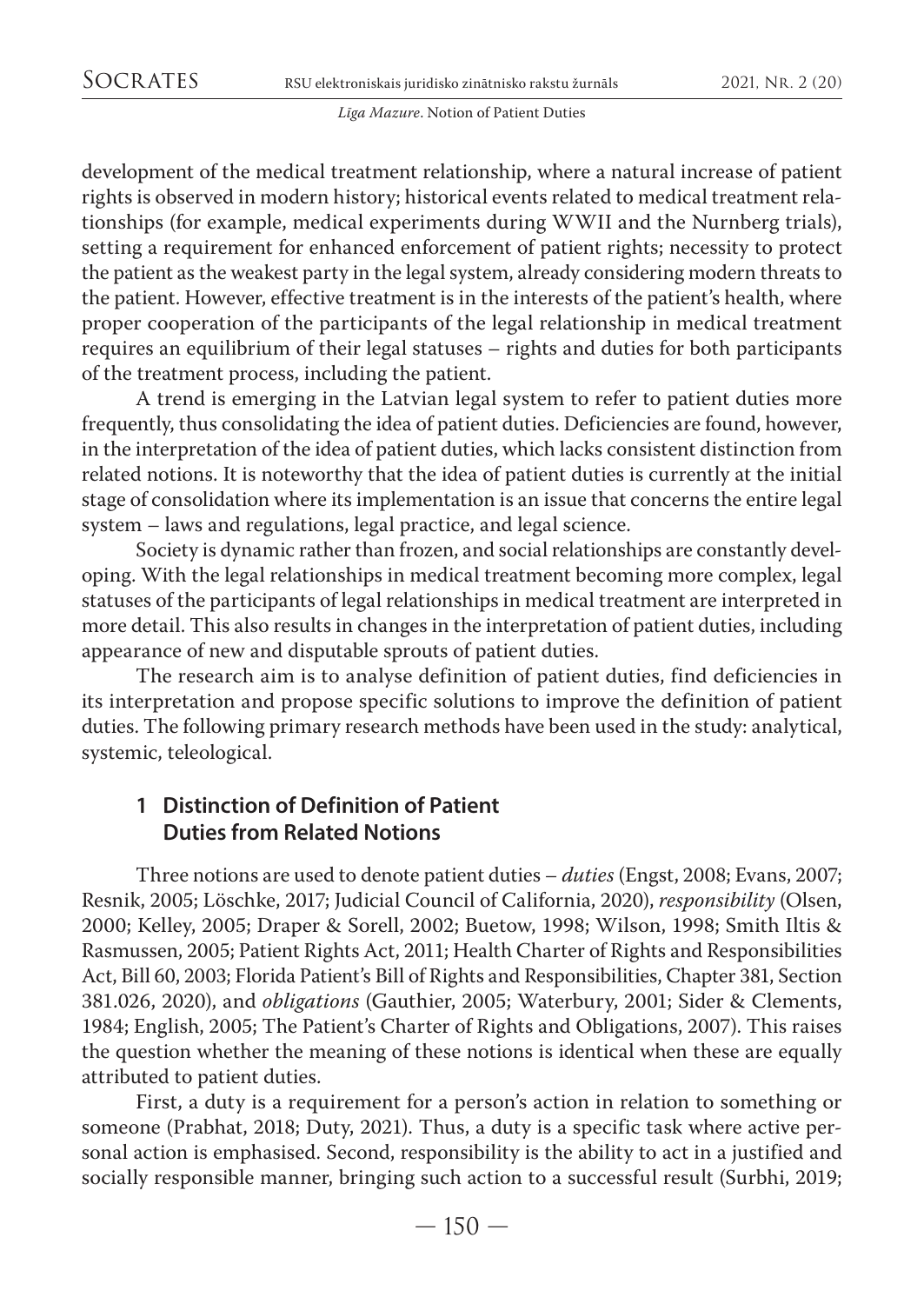Prabhat, 2018; *Atbildība*, 2020; Williams, n.d.). By nature, responsibility is divided into legal and moral responsibility, which partially overlap (Williams, n.d.) although they have different determining factors – legal norm or morality, and different approach to their enforcement, where no universal enforcement of moral duty (Johnson & Cureton, 2019) exists. Nevertheless, responsibility, according to its direction, is divided into prospective and retrospective responsibility with different aims – everybody's future interests or satisfaction regarding past violation, and different measures applied – providing for a duty or imposing a punishment (Williams, n.d.). Thus, interpretation of responsibility has a wider scope than that of duty where emphasis is put on the result achievable through responsibility. Prospective responsibility, which is part of all responsibility, is related to interpretation of duty.

Two binding principles can be noted, which are applicable from responsibility to duties. First, nowadays, with the growing value of responsibility, responsibility promotes cooperation in people (Gauthier, 2005, *163*; Williams, n.d.), and thus performance of duties. Second, personal autonomy also means personal responsibility , which also means being responsible for performance of duties. Thus, the idea of patient duties is consolidated by the growing value of responsibility where patient duties are derived from patient autonomy. It can be concluded that responsibility differs from duties in its scope, nature and direction, whereas duties are part of the notion of responsibility.

Furthermore, obligation is a legal relationship where one person (the debtor) has to perform some action for the benefit of another person (the creditor) (in Roman law, the object of obligation is to give, perform or answer), which has material value; whereas the other person has the right to demand the performance (*Civillikums*, 1937, 1401. p.; Torgāns, 2018, *19*; *Latvijas Republikas Civillikuma komentāri*, 1998, *16*; Čakste, 2011, *130*; *Obligation*, 2020). From the definition of obligation it follows that it cannot be equated with patient duties for the following reasons: a) patient duties are not performed only for the benefit of the medical professional; b) patient duties are difficult to evaluate in a material equivalent; c) in the legal relationship in medical treatment, the patient is the creditor rather than the debtor, considering their legal status in medical treatment; d) the scope of obligation is wider than the meaning of duty. Thus, duty, responsibility, and obligation are, on the one hand, different and separate notions according to scope and essential features; on the other hand, these are related and mutually dependent notions which include each other. Only the notion of duty is appropriate to the patient.

## **2 Limits of Notion of Patient Duty and Patient Adherence**

The term *adherence* (Latvian: *līdzestība*) has been introduced in the Latvian legal terminology. An opinion has been expressed in the legal practice that a patient lacks adherence if they are not fulfilling patient duties (*Administratīvā rajona tiesa*, 2019, 12. pk.). This raises the question whether the meaning of patient adherence is identical to patient duties. Thus, its meaning and limits need to be clarified.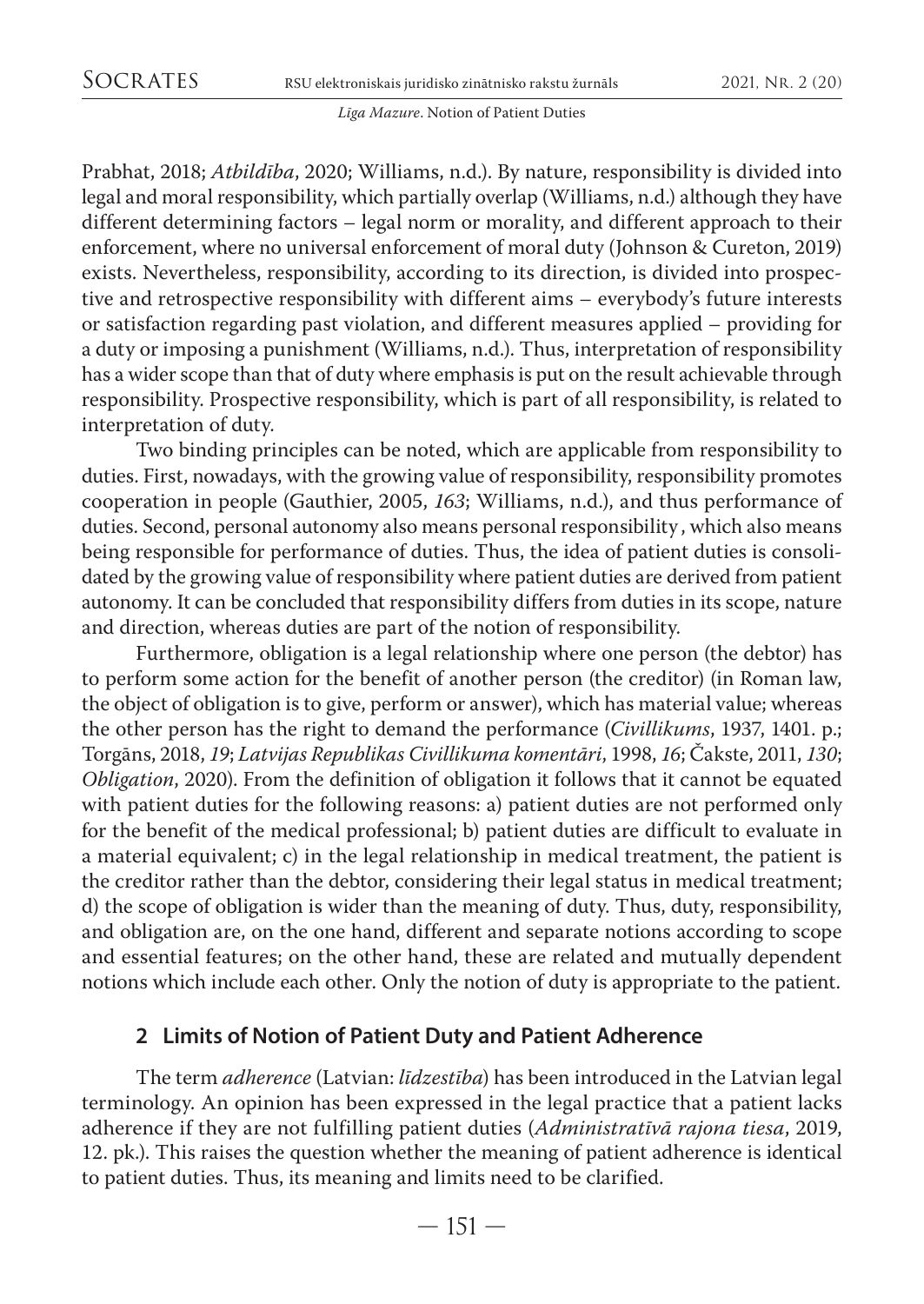Adherence is defined as a long-term, dynamic, complex, and coordinated process, which is directed at cooperation between medical treatment participants with equal rights where the patient is informed, determined, and persistent (Bortaščenoks, Millere & Mārtinsone, 2018, *139*). Three terms with different meanings are used in the English language to denote adherence – *compliance* (*complire* (Latin) – to fulfil a promise) – action according to advice; *concordance* – the patient and the adviser agree on the regimen to be fulfilled by the patient where the patient has to take greater responsibility; *adherence* (*adhaerere* (Latin) – keep close to) – the patient is an active participant in their treatment together with the medical professional (Aronson, 2007, *383*; World Health Organization, 2003, *3, 4*). It is stated that adherence is revealed in the Latvian system of laws and regulations primarily with the meaning of *compliance* (Bortaščenoks, Millere & Mārtinsone, 2018, *139*) , which cannot be agreed to. Although laws and regulations have their faults, still adherence is more appropriately described using the meaning of adherence, where medical treatment is performed with the consent of the patient as an active and equal participant.

Adherence is explained as existence close to illness (Stūre, 2019), which is arguable for the following reasons. First, existence does not mean that the person is taking active action (*Latvijas Zinātņu akadēmija*, 2003), where adherence is more appropriately described as patient participation which is characteristic of an equal participant. Moreover, participation means fulfilment of duties as well as exercising of rights. Second, there is no ground to describe adherence in a narrow sense, only applying it to *close to illness*, i.e., the treatment period where the goal of adherence is the patient's health – *close to health*, i.e., beyond treatment as well, for example, correcting a lifestyle and keeping to it (Mārtinsone, 2020; Valdmane, 2018). Thus, patient duties are only a part of patient adherence, which is directed at participation *in cooperation to health*.

Traditionally, patient adherence is related to the relationship between the patient and the medical professional. However, such a participant as the pharmacist is also involved in medical treatment, and their importance in medical treatment has already been emphasised as early as the Middle Ages (Baltiņš, 1999, *5, 6*). Some groundwork has been found for inclusion of the pharmacist in the meaning of patient adherence. Considering that patient adherence is related to patient health, rather than only medical treatment in its narrow sense, patient adherence needs to be evaluated in the legal relationship of the patient, medical professional, and pharmacist.

Thus, patient adherence means actions of the patient when performing their duties and exercising their rights, with the primary goal of these actions being to preserve and improve the patient's health and which the patient performs both during treatment in the legal relationship of the patient, medical professional or medical institution, and the pharmacist, as well as beyond patient treatment.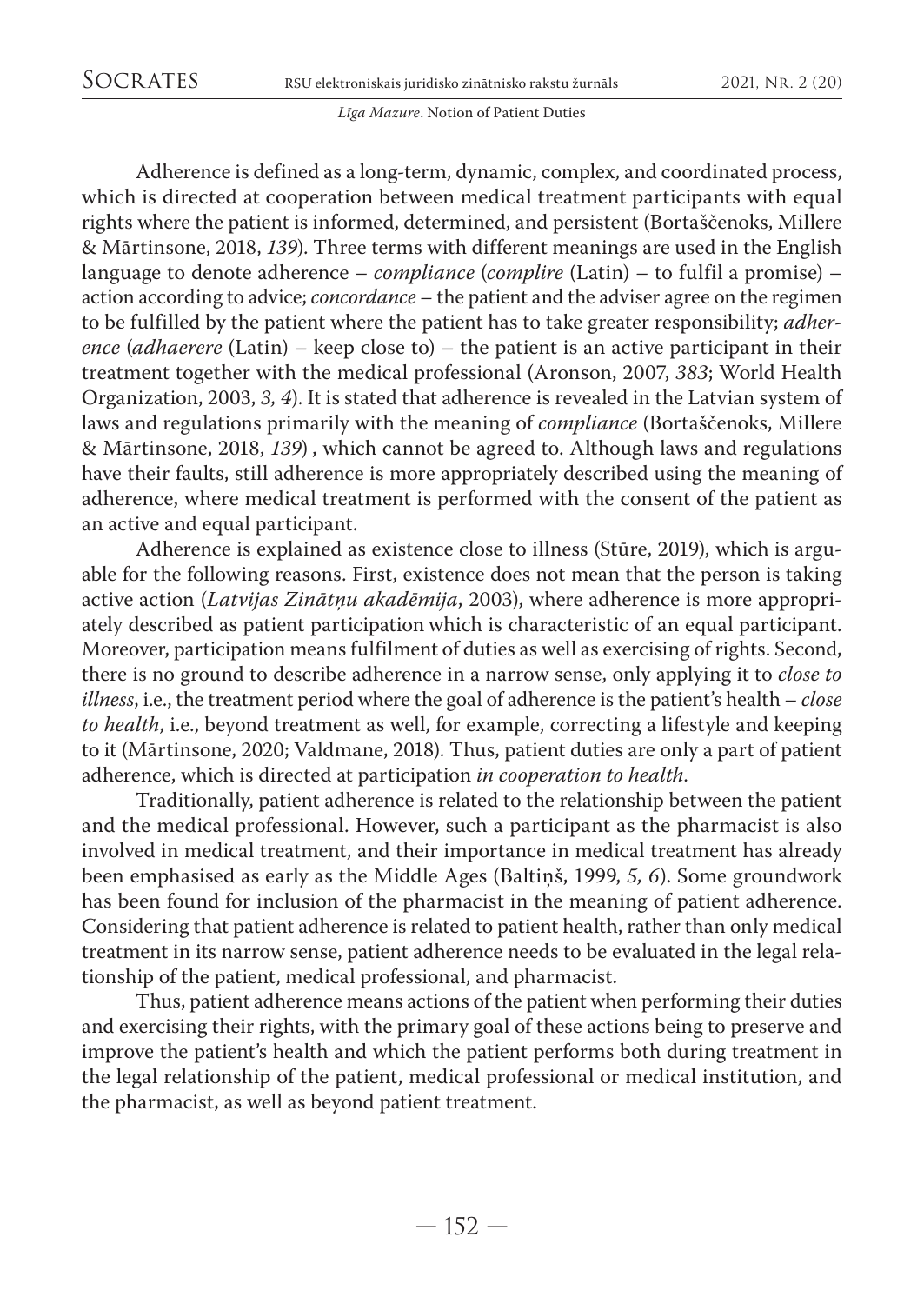# **3 Future Prospects of Interpretation of Patient Duties**

Nowadays, changes are taking place which are directed at expanding the interpretation of patient duties. Ever-growing attention in the medical treatment relationship is given to patient duties in order to find in this relationship a more appropriate balance of legal statuses of the parties, whereas former centring of the medical treatment relationship put more emphasis on patient rights. Changes are also taking place in the medical treatment relationship itself, which is becoming more nuanced, resulting in the necessity to review legal statuses of the parties, including patient duties. Emphasis is changing in the legal system too where its interacting principles are wavering, also affecting patient duties in the medical treatment relationship. Thus, the following directions are emerging for the expansion of the interpretation of patient duties.

First, with the eternal discussion in the legal system on the priority of public or private interests where the solution to the situation does not support either constant preponderance of altruism over egoism or its uniform solution (Petman, 2008, *121, 131*); thus, the idea of collective responsibility in society is emphasised again (Williams, n.d.; Martin, Williams, Haskard & DiMatteo, 2005, *193*) while also discussing new patient duties. For example, if the patient receives healthcare services funded by the State or mandatory health insurance, for the benefit of the future generation it is suggested to introduce the duty to participate in clinical trials and the duty to participate in the clinical training process (Evans, 2004, *198, 202*; Veatch, 1984, *48*; Waterbury, 2001, *286–294*; World Health Organization, 1994, *Introduction*). This suggestion currently lacks critical evaluation of arguments. For example, it is stated that by participating in a clinical trial, the patient is going to receive some treatment anyway (Evans, 2004, *201*). However, a clinical trial can have a placebo group which does not receive treatment, which is important if a patient with health disorders requiring treatment is participating in the trial. It is also stated that participation in a clinical trial is a good opportunity for patients with a limited ability to pay (Waterbury, 2001). However, without proper legal protection of the patient, there is always a risk that a patient in such a financial situation is actually influenced to choose to participate in the training where there is a historical experience with a system being intentionally created, providing for the requirement in the education of doctors in the Middle Ages for additional one-year practical training outside the city (Zudgof, 1999, *58, 59*) where representatives of the lowest social strata prevailed. Thus, by introducing patient duties for the benefit of public interests, appropriate legal protection for the patient during the fulfilment of such duties has to be considered.

Second, expanding compulsory patient treatment for social purposes is being discussed (Kennedy, 1994, *234*; Kennedy, Grubb, 1998, *118*), providing for an additional case when the patient must receive treatment. Currently such groundwork for expansion of patient duty is found for the benefit of a conceived person.This suggestion is explained by the growth of the value of a person in the modern legal system since their conception regardless of their stage of development or life (Vebers, 1964; Bērnu tiesību konvencija,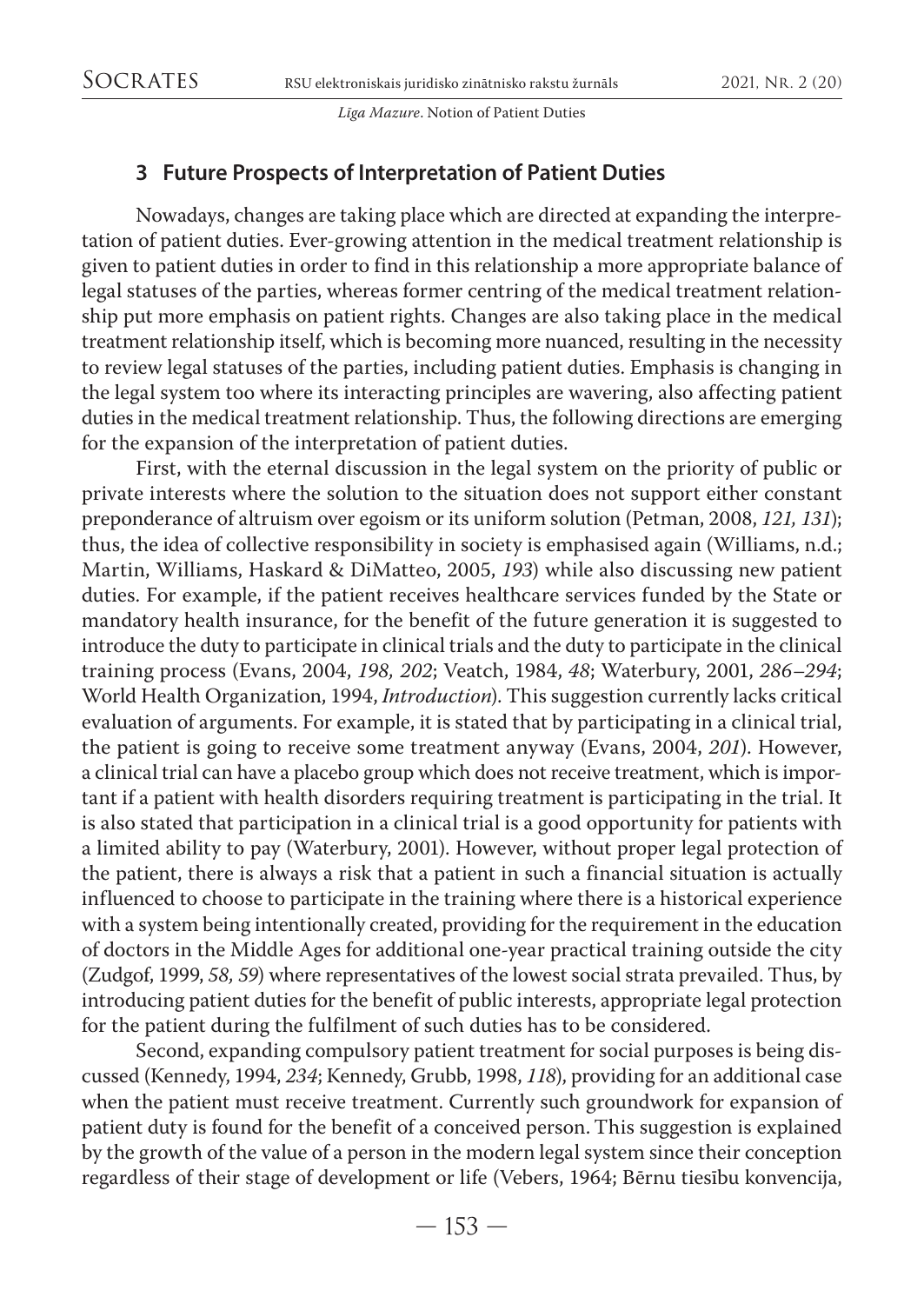1989, Preambula; Schulman, 2013, *11, 12*), as well as by wellbeing and safety interests of society for reproduction and existence.

Third, emphasis is now wavering in the establishment of the medical treatment relationship, specifying the principles for expression of the patient's will, which show the necessity of patient duty. On the one hand, patients currently have the right to receive information, as well as the right to refuse to receive it (*Pacientu tiesību likums*, 4. p. 1. d., 6. p. 1. d.; 4. p. 8. d.) regardless of the form of the expression of will, with no duty for the patient to receive information. Groundwork is found for such a patient duty in case of a significant threat to or invasion of public interests.

However, considering that the patient has to be informed in the expression of their will (*Pacientu tiesību likums*, 6. p. 1. d, 6. p. 5. d.), there are doubts whether it is possible to make a decision if there is no information. This is why the patient duty to receive information before making a medical treatment decision needs to be considered. On the other hand, a collision of circumstances is observed when, based on objective information, the patient has the right to take a subjective decision, which is not always for the benefit of the patient's health (McLean, 2009, *24, 27, 33–35*). More appropriate for the medical treatment relationship in the near future is the requirement for the patient duty to make a decision which is objectively justified by health interests of the patient. Establishing such patient duties encourages in the patient the duty to be responsible in the medical treatment relationship and to take responsibility for their health.

Fourth, there are discussions about the expansion of the legal basis for disclosing confidential patient information in a reasonable amount for the benefit of significant private interests of third parties, providing for a new patient duty. Information about a person's genes belongs to the private sphere; however, it is not individual by nature; this is why it is debatable whether patients must disclose information to relatives who are reasonably, often even vitally interested in knowing it (Mežinsk, 2006, *155*; Pattinson, 2006, *390*), for example, to prevent a severe congenital disorder.

Fifth, new and unprecedented situations in society help discover deficiencies in social relationships and find the most appropriate solutions, which can also manifest as a development of a new patient duty. The challenges caused by the spread of the pandemic actualise the evaluation of communication quality between the patient and the medical professional, revealing that under the influence of these circumstances 81% of patients lie or hide information from medical professionals, creating the requirement for the patient to be honest (Soraya & Kid, 2020). The duty of the patient to provide information (*Pacientu tiesību likums*, 15. p. 2. d, 15. p. 4. d.) presumes that this information must be true and as complete as possible, thus also including the duty of the patient to be honest in providing information. Providing for a separate duty for patients to be honest would duplicate the existing normative regulation, which is not supportable. However, it needs to be evaluated whether honesty as a separate criterion needs to be emphasised in the patient duty to provide information, which would improve the medical treatment relationship.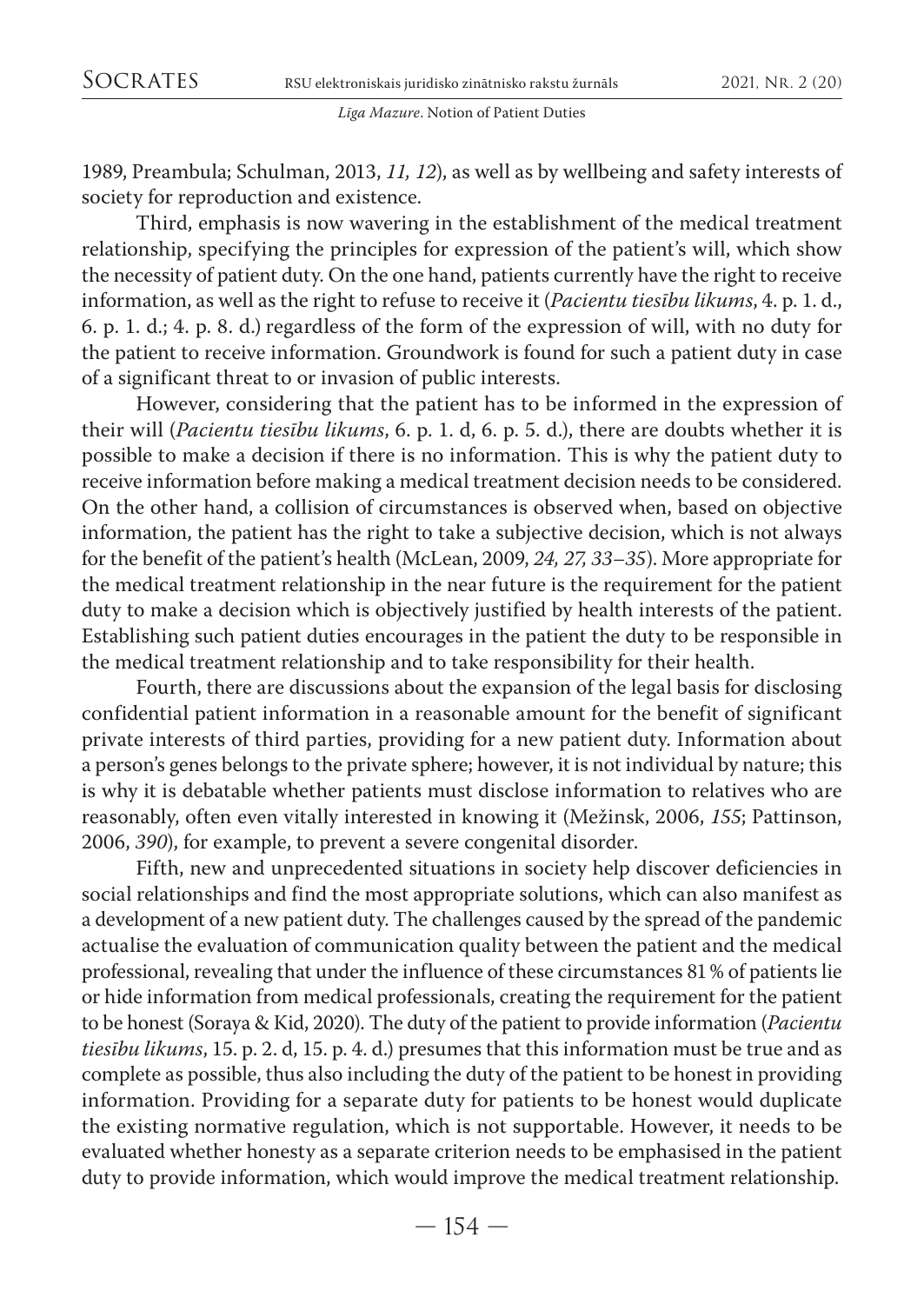# **Conclusions**

- 1. Three notions are used in normative regulations, in the legal practice and in the legal science to denote patient duties – duties, responsibility, and obligations. However, the meaning of these notions is not identical. On the one hand, duty, responsibility, and obligations are different and separate notions according to scope and essential features. On the other hand, however, these are related and mutually dependent notions, which include each other. Moreover, only the notion of duty corresponds to the specific task of a patient.
- 2. The term *adherence* (Latvian: *līdzestība*) has been introduced in the Latvian legal terminology. However, its usage and interpretation in the legal system and in the medical practice does not really correspond to the idea of the notion of adherence. This can be explained as follows. First, patient adherence in its meaning is equated with patient duties. And second, the notion of patient adherence is used in a narrow sense and does not cover significant features of adherence. Thus, adherence is definable as the patient's actions when fulfilling their duties and exercising their rights, with the primary goal of these actions being to preserve and improve the patient's health and which the patient performs both during treatment in the legal relationship of the patient, medical professional or medical institution, and the pharmacist, as well as beyond patient treatment. It has been proposed to add Section  $14<sup>1</sup>$  to the Law on the Rights of Patients and formulate it as follows:

"Section 141. Patient adherence

 Patient adherence means the patient's actions when fulfilling their duties and exercising their rights with the goal to preserve and improve the patient's health, which the patient performs both during treatment in the legal relationship of the patient, medical professional or medical institution, and the pharmacist, as well as beyond patient treatment."

3. Nowadays, not only is ever-growing attention in the medical treatment relationship given to patient duties, but changes are also taking place which are directed at expanding the interpretation of patient duties, creating groundwork for new patient duties in medical treatment. This direction of change can be explained as follows. First, a desire is observed to find in the legal relationship in medical treatment a more appropriate balance of legal statuses of the parties, whereas former centring of the medical treatment relationship put more emphasis on patient rights. Second, changes are also taking place in the medical treatment relationship itself, which is becoming more nuanced, resulting in the necessity to review the legal statuses of the parties, including patient duties. And third, emphasis is changing in the legal system too where its interacting principles are wavering, also affecting the understanding of patient duties in the medical treatment relationship. Thus, regular reviewing of patient duties and its actualisation is encouraged with the purpose of improving the medical treatment relationship.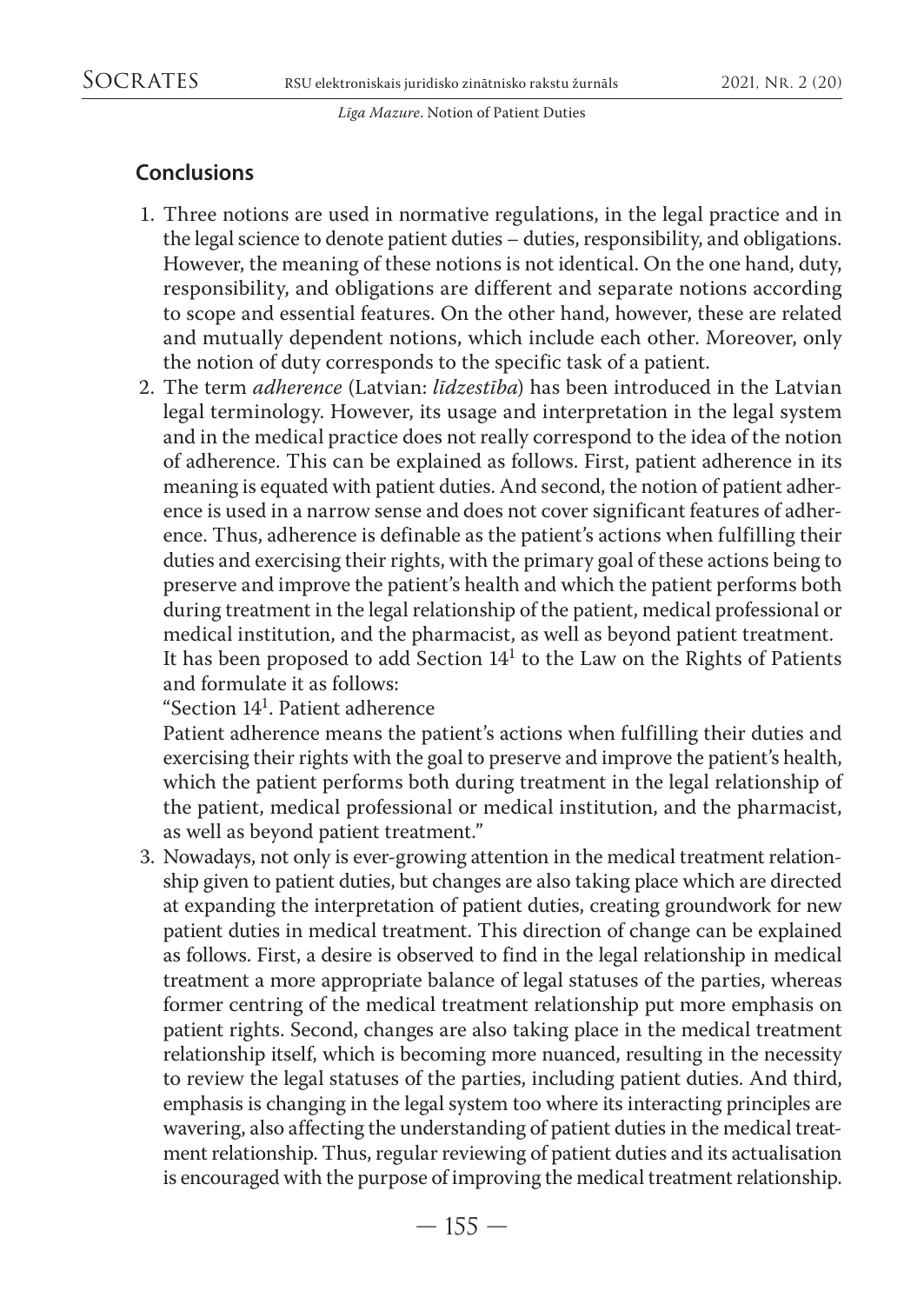### **Bibliography**

- 1. Administratīvā rajona tiesa. (2019). *Rēzeknes tiesu nams, 30. jūlija spriedums lietā Nr. A42- 01183-19/44* (Eng. *Administrative District Court. Rezekne Court House, judgment of 30 July in case No. A42-01183-19/44*).
- 2. Aronson, J. K. (2007). Compliance, concordance, adherence: Editors' view. *British Journal of Clinical Pharmacology*. *63*, 383–384.<https://doi.org/10.1111/j.1365-2125.2007.02893.x>
- 3. *Atbildība* (2020). In *Akadēmiskā terminu datubāze AkadTerm* (Eng. *From the Academic Term Database AkadTerm*). LZA Terminoloģijas komisija. [http://termini.lza.lv/term.php?term=atbil](http://termini.lza.lv/term.php?term=atbild%C4%ABba&lang=LA) [d%C4%ABba&lang=LA](http://termini.lza.lv/term.php?term=atbild%C4%ABba&lang=LA)
- 4. Baltiņš, M. (1999). Recepte pacienta, ārsta un farmaceita saskarsmes krustpunktā: paliekošais un mainīgais (Eng. Prescription at the intersection of patient, doctor and pharmacist: permanent and variable). *MATERIA MEDICA*. *10,* 5–7.
- 5. Bobzien, S. (2014). Choice and moral responsibility in Nichomachean Ethics iii 1–5. In *The Cambridge companion to Aristotle's Nicomachean Ethics*. R. Polansky (Ed.). New York: Cambridge University Press, 81–109.<https://doi.org/10.1017/CCO9781139022484.005>
- 6. Bortaščenoks, R., Millere, I., Mārtinsone, K. (2018). Līdzestības jēdziena lietošana medicīniskajās publikācijās latviešu valodā un Latvijas normatīvajos aktos (Eng. Use of the concept of adherence in medical publications in the Latvian language and in Latvian regulatory enactments). *Rīgas Stradiņa universitātes zinātniskā konference 2018: Tēzes*. Rīgā, 2018. gada 22.–23. martā. Rīga: RSU, p. 139.
- 7. Buetow, S. (1998). The scope for the involvement of patients in their consultations with health professionals: rights, responsibilities and preferences of patients. *Journal of Medical Ethics*. *24*, 243–247. <https://www.ncbi.nlm.nih.gov/pmc/articles/PMC1377673/>
- 8. Civillikums: Latvijas Republikas likums (Eng. Civil Law: Law of the Republic of Latvia). Ceturtā daļa. Saistību tiesības. *Valdības Vēstnesis*. *46*, 26.02.1937.
- 9. Čakste, K. (2011). *Civiltiesības: lekcijas, raksti* (Eng. *Civil law: lectures, articles*). Rīga: Zvaigzne ABC, 355.
- 10. Damm, R. (1999). Prädiktive Medizin und Patientenautonomie (Eng. Predictive medicine and patient autonomy). *MedR. 17.* 437–448. [www.springerlink.com/content/9ury0j38a6j0ygpe/](http://www.springerlink.com/content/9ury0j38a6j0ygpe/fulltext.pdf) [fulltext.pdf](http://www.springerlink.com/content/9ury0j38a6j0ygpe/fulltext.pdf)
- 11. Draper, H., Sorell, T. (2002). Patients' responsibilities in medical ethics. *Bioethics. 16*. 335–352. <https://doi.org/10.1111/1467-8519.00292>
- 12. *Duty.* (2021). In *Oxford Learner's Dictionaries.* Oxford: Oxford University Press. [https://www.](https://www.oxfordlearnersdictionaries.com/definition/english/duty?q=duty) [oxfordlearnersdictionaries.com/definition/english/duty?q=duty](https://www.oxfordlearnersdictionaries.com/definition/english/duty?q=duty)
- 13. English, D. C. (2005). Moral obligations of patients: A clinical view. *Journal of Medicine and Philosophy*. *30,* 139–152. <https://doi.org/10.1080/03605310590926821>
- 14. Engst, K. (2008). *Patientenpflichten und lasten* (Eng. *Patient obligations and burdens*). Berlin: Duncker & Humblot, 386.
- 15. Evans, M. H. (2007). Do patients have duties? *Journal of Medicine and Ethics*. *33*, 689–694. <https://www.ncbi.nlm.nih.gov/pmc/articles/PMC2598206/>
- 16. Evans, M. H. (2004). Should patients be allowed to veto their participation in clinical research? *Journal of Medicine and Ethics*. *30*, 198–203. <https://jme.bmj.com/content/30/2/198>
- 17. Farmācijas likums: Latvijas Republikas likums (Eng. Law on Pharmacy: Law of the Republic of Latvia). *Latvijas Vēstnesis*. *103*, 24.04.1997.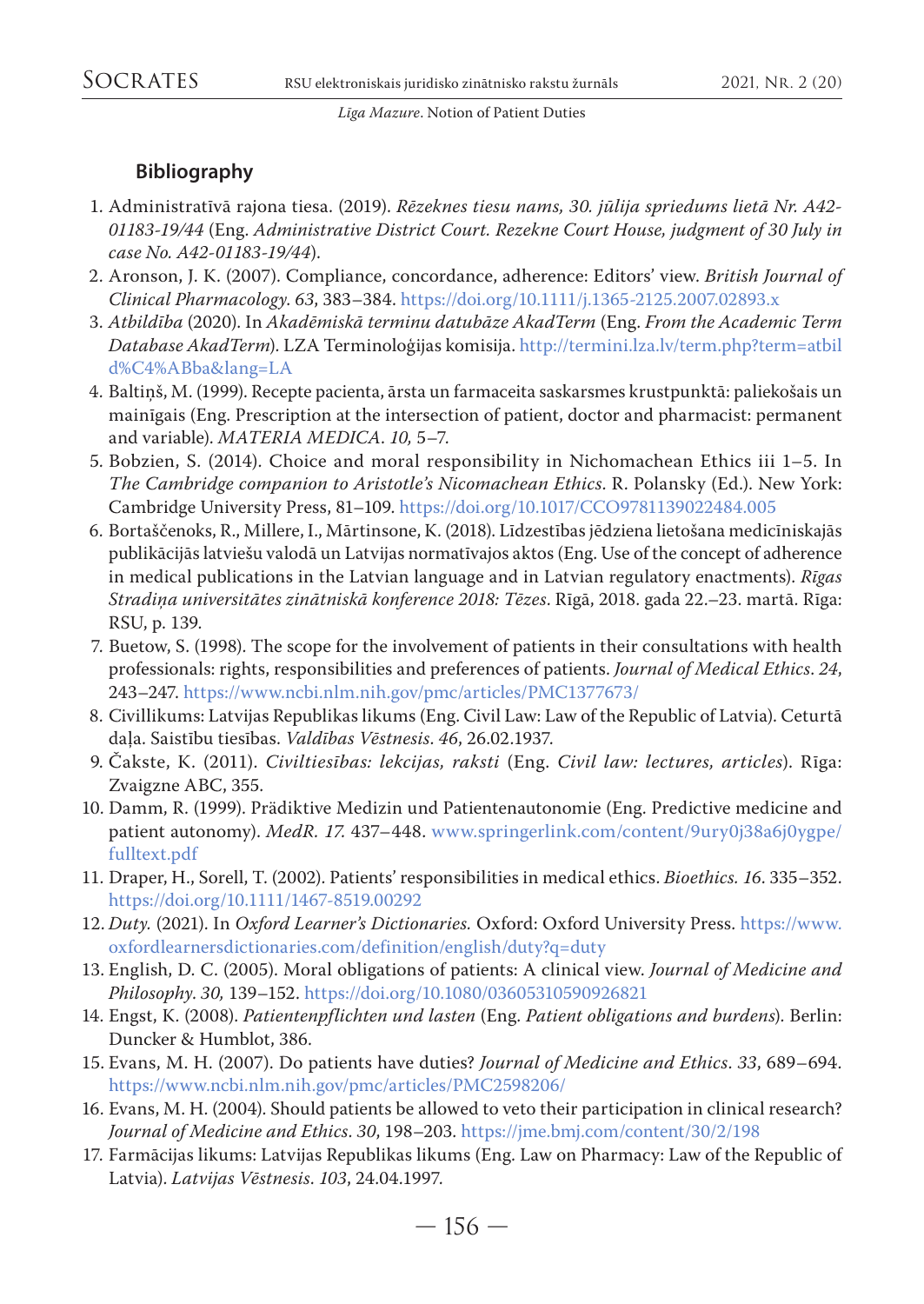- 18. Gauthier, C. C. (2005). The virtue of moral responsibility and the obligations of patients. *Journal of Medicine and Philosophy*. *30*, 153–166.<https://doi.org/10.1080/03605310590926830>
- 19. Johnson, R., Cureton, A. (2019). Kant's Moral Philosophy. In *The Stanford Encyclopedia of Philosophy.* E. N. Zalta (Ed.). <https://plato.stanford.edu/archives/spr2019/entries/kant-moral/>
- 20. Judicial Council of California. (2020). Affirmative defense Patient's duty to provide for his or her own well-being. *Civil Jury Instructions*, *CACI*. *517*. [https://www.justia.com/trials-litigation/](https://www.justia.com/trials-litigation/docs/caci/500/517/) [docs/caci/500/517/](https://www.justia.com/trials-litigation/docs/caci/500/517/)
- 21. Kelley, M. (2005). Limits on Patient Responsibility. *Journal of Medicine and Philosophy*. *30*, 189–206.<https://doi.org/10.1080/03605310590926858>
- 22. Kennedy, I. (1994). *Medical law.* London, Dublin, Edinburgh: Butterworths, 1407.
- 23. Kennedy, I., Grubb, A. (1998). *Principles of medical law.* Oxford: Oxford University Press, 868.
- 24. Kūle, M., Kūlis, R. (1996). *Filosofija* (Eng. *Phylosophy*). Rīga: Burtnieks, 652.
- 25. Lanning, T. (2004). The Caesarean section and the pregnant women's right to refuse treatment. *Mountbatten Journal of Legal Studies. 2,* 36–69.
- 26. *Latvijas Republikas Civillikuma komentāri* (Eng. *Comments on the Civil Law of the Republic of Latvia*). (1998). Ceturtā daļa. Saistību tiesības. K. Torgāns (zin. red.). Rīga: Mans Īpašums, 687.
- 27. Latvijas Zinātnes padome. (2011). 16. jūnija lēmums Nr. 12-4-1 (Eng. Latvian Science Council. Decision No. 12-4-1 of 16 June).
- 28. Latvijas Zinātņu akadēmija. (2003). *Terminoloģijas komisija, 13. maija lēmums Nr. 21* (Eng. Latvian Academy of Sciences. *Terminology Commission, Decision No. 21 of 13 May*).
- 29. Law of Estonia: Law of Obligations Act. (2002). [https://www.riigiteataja.ee/en/eli/506112013011/](https://www.riigiteataja.ee/en/eli/506112013011/consolide) [consolide](https://www.riigiteataja.ee/en/eli/506112013011/consolide)
- 30. Law of Georgia: Law on the rights of patient. (2000). [https://matsne.gov.ge/en/document/down](https://matsne.gov.ge/en/document/download/16978/7/en/pdf)[load/16978/7/en/pdf](https://matsne.gov.ge/en/document/download/16978/7/en/pdf)
- 31. Law of Hungary: Act on Health. (1997). [https://www.ecolex.org/details/legislation/act-no-cliv](https://www.ecolex.org/details/legislation/act-no-cliv-of-1997-on-health-lex-faoc030586/)[of-1997-on-health-lex-faoc030586/](https://www.ecolex.org/details/legislation/act-no-cliv-of-1997-on-health-lex-faoc030586/)
- 32. Law of New Brunswick (Canada): Health Charter of Rights and Responsibilities Act, Bill 60. (2003).<https://www.gnb.ca/legis/bill/editform-e.asp?ID=208&legi=54&num=5>
- 33. Law of Scotland: Patient Rights Act. (2011). Charter of Patients' Rights and Responsibilities. <https://www.legislation.gov.uk/asp/2011/5/contents>
- 34. Law of Trinidad and Tobago: The Patient's Charter of Rights and Obligations. (2007). [http://](http://www.swrha.co.tt/content/patient-charter) [www.swrha.co.tt/content/patient-charter](http://www.swrha.co.tt/content/patient-charter)
- 35. *Līdzdalība.* (2020). In *Akadēmiskā terminu datubāze AkadTerm* (Eng. From the Academic Term Database AkadTerm). LZA Terminoloģijas komisija. [http://termini.lza.lv/term.php?term=l%C4](http://termini.lza.lv/term.php?term=l%C4%ABdzdal%C4%ABba&lang=LV) [%ABdzdal%C4%ABba&lang=LV](http://termini.lza.lv/term.php?term=l%C4%ABdzdal%C4%ABba&lang=LV)
- 36. *Līdzestība.* (2020). In *Akadēmiskā terminu datubāze AkadTerm* (Eng. From the Academic Term Database AkadTerm). LZA Terminoloģijas komisija. [http://termini.lza.lv/term.php?term=l%C4](http://termini.lza.lv/term.php?term=l%C4%ABdzest%C4%ABba&lang=LV) [%ABdzest%C4%ABba&lang=LV](http://termini.lza.lv/term.php?term=l%C4%ABdzest%C4%ABba&lang=LV)
- 37. Löschke, J. (2017). The Duty of the patient to cooperate. In D. Sturma, H. Bert, H. Ludger (Eds.). *Jahrbuch für Wissenschaft und Ethik.* Berlin/Boston: De Gruyter, 7–26.
- 38. Maclean, A. (2009). *Autonomy, informed consent and medical law: A rational challenge.* Cambridge: Cambridge University Press.
- 39. Martin, L. R., et al. (2005). The challenge of patient adherence. *Therapeutics and Clinical Risk Management. 1*(3). 189–199. [https://www.ncbi.nlm.nih.gov/pmc/articles/PMC1661624/pdf/](https://www.ncbi.nlm.nih.gov/pmc/articles/PMC1661624/pdf/tcrm0103-189.pdf) [tcrm0103-189.pdf](https://www.ncbi.nlm.nih.gov/pmc/articles/PMC1661624/pdf/tcrm0103-189.pdf)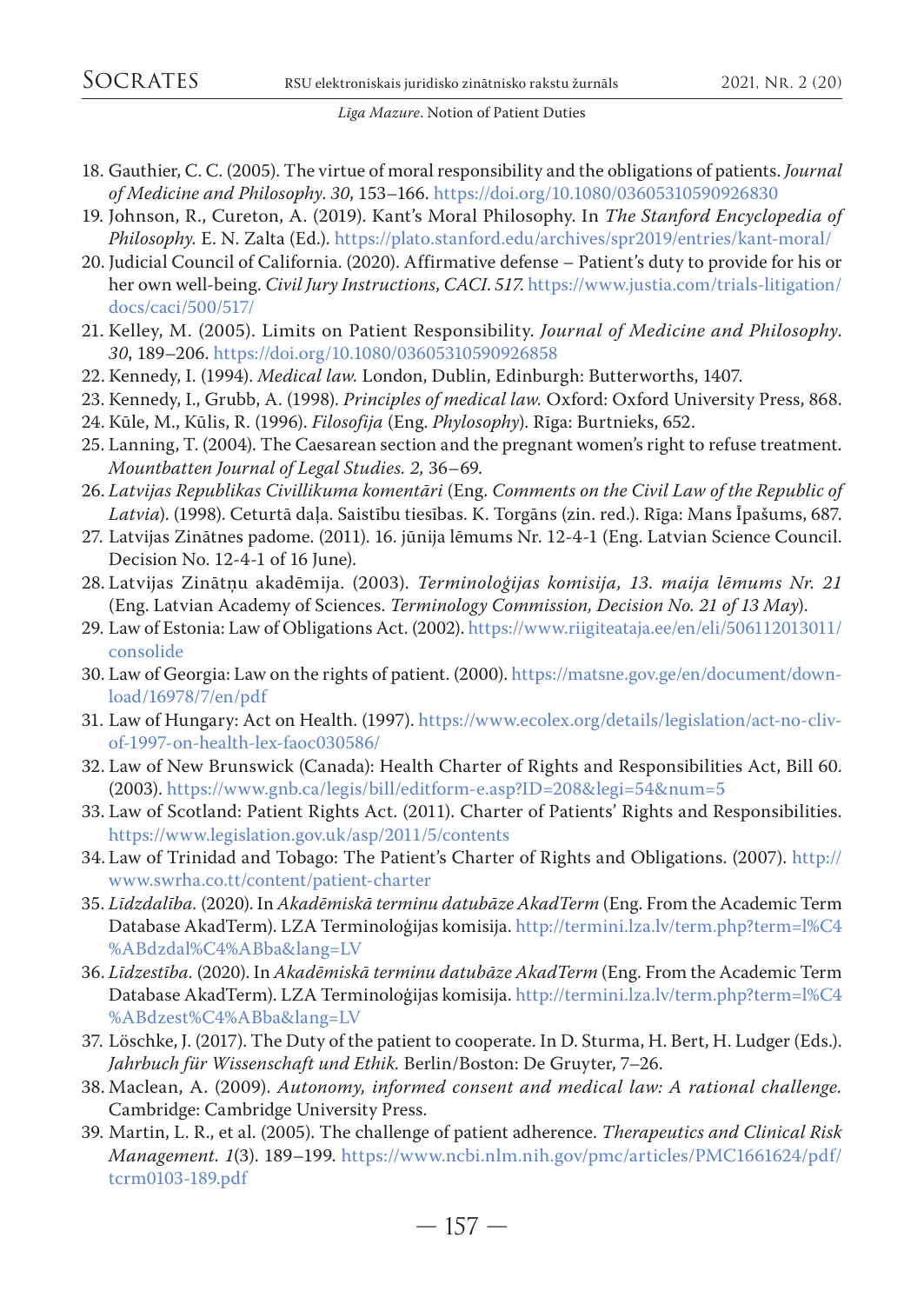- 40. Mārtinsone, K. (2020). Veselības psiholoģija (Eng. Health psychology). In *Nacionālā enciklopēdija*.<https://enciklopedija.lv/skirklis/4630>
- 41. McLean, Sh. (2009). *Autonomy, Consent and the Law.* London: Routledge-Cavendish, 237.
- 42. Mežinska, S. (2006). Biomedicīnas ētiskās problēmas (Eng. Ethical problems of biomedicine). In Ķilkuts, G., Mežinska, S., Neiders, I. u. c. *Biomedicīnas ētika.* V. Sīle (Sast.). Rīga: Rīgas Stradiņa universitāte, 140–181.
- 43. Ministru kabineta 05.11.2013. noteikumi Nr. 1268 "Ārstniecības riska fonda darbības noteikumi" (Eng. Regulations of the Cabinet of Ministers of 05.11.2013 No. 1268 "Regulations for the Operation of the Medical Risk Fund". *Latvijas Vēstnesis*. *22*8, 22.11.2013.
- 44. *Obligation*. (2020). In *Oxford Learner's Dictionaries*. Oxford: Oxford University Press. [https://](https://www.oxfordlearnersdictionaries.com/definition/english/obligation?q=obligation) [www.oxfordlearnersdictionaries.com/definition/english/obligation?q=obligation](https://www.oxfordlearnersdictionaries.com/definition/english/obligation?q=obligation)
- 45. Olsen, D. P. (2000). The patient's responsibility for optimum healthcare. *Disease Management and Health Outcomes. 7*, 57–65.
- 46. *Pacientu līdzestība*. (2020). In *Akadēmiskā terminu datubāze AkadTerm* (Eng. From the Academic Term Database AkadTerm). LZA Terminoloģijas komisija. [http://termini.lza.lv/](http://termini.lza.lv/term.php?term=pacientu%20l%C4%ABdzest%C4%ABba&list=l%C4%ABdzest%C4%ABba&lang=LV) [term.php?term=pacientu%20l%C4%ABdzest%C4%ABba&list=l%C4%ABdzest%C4%ABba&lan](http://termini.lza.lv/term.php?term=pacientu%20l%C4%ABdzest%C4%ABba&list=l%C4%ABdzest%C4%ABba&lang=LV) [g=LV](http://termini.lza.lv/term.php?term=pacientu%20l%C4%ABdzest%C4%ABba&list=l%C4%ABdzest%C4%ABba&lang=LV)
- 47. Pacientu ombuds. (2013). Diskusija par pacientu līdzestību veselības aprūpē (Eng. Patient Ombudsman. "Discussion on patient equity in healthcare"). *Doctus.* [https://www.doctus.](https://www.doctus.lv/2013/6/diskusija-par-pacientu-lidzestibu-veselibas-aprupe) [lv/2013/6/diskusija-par-pacientu-lidzestibu-veselibas-aprupe](https://www.doctus.lv/2013/6/diskusija-par-pacientu-lidzestibu-veselibas-aprupe)
- 48. Pacientu tiesību likums: Latvijas Republikas likums (Eng. Law on Patients' Rights: Law of the Republic of Latvia). *Latvijas Vēstnesis*. *205*, 30.12.2009.
- 49. Pattinson, Sh. D. (2006). *Medical Law & Ethics.* London: Sweet&Maxwell, 618.
- 50. Petman, J. (2008). Egoism or altruism? The politics of the great balancing act. In *Fondations*. *5.* April., 113–133.
- 51. Prabhat, S. (2018). Duties vs. responsibilities. In *Difference Between Similar Terms and Objects.* [http://www.differencebetween.net/miscellaneous/difference-between-duties-and-responsibi](http://www.differencebetween.net/miscellaneous/difference-between-duties-and-responsibilities/)[lities/](http://www.differencebetween.net/miscellaneous/difference-between-duties-and-responsibilities/)
- 52. Re S (Adult: Refusal of Medical Treatment). (1992). Judgment of the High Court of Justice, England. In *All Engl Law Rep*. *4,* 671–672.
- 53. Resnik, D. B. (2005). The patient's duty to adhere to prescribed treatment: An ethical analysis. *Journal of Medicine and Philosophy*. 30, 2, 167–188.<https://doi.org/10.1080/03605310590926849>.
- 54. Schulman, M. (2013). *The nasciturus non fiction*, 47. dx.doi.org/10.2139/ssrn.2261847.
- 55. Sider, R. C., Clements, C. D. (1984). Patients' ethical obligation for their health. *Journal of Medical Ethics*. *10*, 138–142. [https://www.ncbi.nlm.nih.gov/pmc/articles/PMC1374981/pdf/](https://www.ncbi.nlm.nih.gov/pmc/articles/PMC1374981/pdf/jmedeth00250-0028.pdf) [jmedeth00250-0028.pdf.](https://www.ncbi.nlm.nih.gov/pmc/articles/PMC1374981/pdf/jmedeth00250-0028.pdf)
- 56. Sinaiskis, V. (1996). *Latvijas civiltiesību apskats. Lietu tiesības. Saistību tiesības* (Eng. R*eview of Latvian civil law. Property rights. Law of obligations*). Rīga: Latvijas Republikas Tieslietu ministrijas Tiesiskās informācijas centrs, 246.
- 57. Smith Iltis, A., Rasmussen, L. M. (2005). Patient ethics and responsibilities. *Journal of Medicine and Philosophy*. 131–137. <https://www.tandfonline.com/doi/full/10.1080/03605310590926812>
- 58. Soraya, R. E., Kid, Ch. J. (2020). *Covid-19 a patient's duty to be honest.* [https://www.theedge](https://www.theedgemarkets.com/article/covid19-%E2%80%94-patients-duty-be-honest)[markets.com/article/covid19-%E2%80%94-patients-duty-be-honest](https://www.theedgemarkets.com/article/covid19-%E2%80%94-patients-duty-be-honest)
- 59. Starptautiskais līgums: Bērnu tiesību konvencija (Eng. International Treaty: Convention on the Rights of the Child) (20.11.1989.). *Latvijas Vēstnesis*. *237*, 28.11.2014.